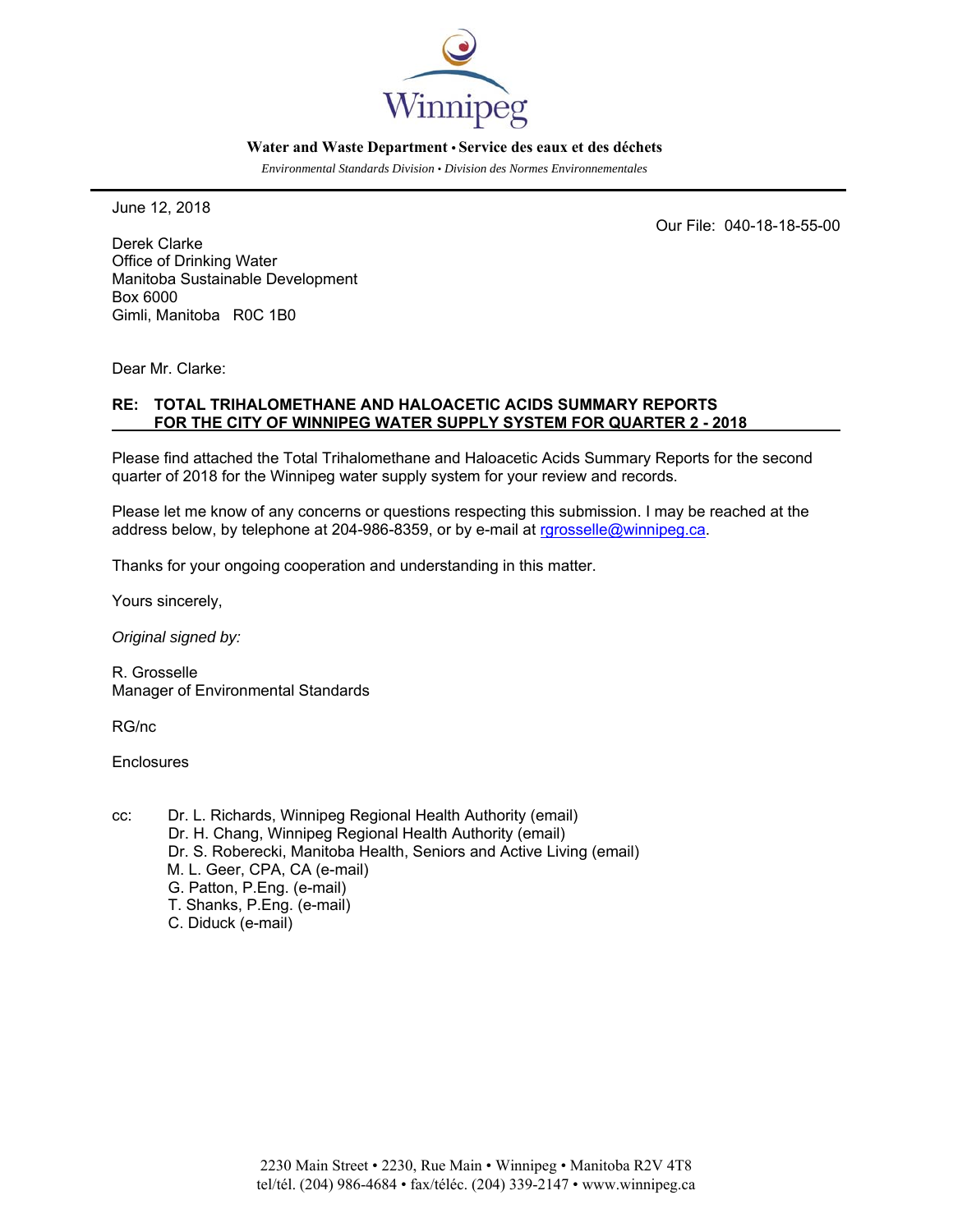## **CITY OF WINNIPEG WATER AND WASTE DEPARTMENTENVIRONMENTAL STANDARDS DIVISION**

# Total Trihalomethane Summary Report

### **Reporting Period: Quarter 2 2018**

### **License: PWS-09-412-01**

|                             | <b>DISTRIBUTION SYSTEM THM RESULTS (ug/L)</b> |       |       |              |              |       |
|-----------------------------|-----------------------------------------------|-------|-------|--------------|--------------|-------|
| <b>SAMPLE DATE</b>          | WC-12                                         | WC-06 | NW-05 | <b>NE-09</b> | <b>SE-07</b> | SW-08 |
| Monday, August 8, 2017      | 47                                            | 49    | 47    | 48           | 51           | 45    |
| Monday, November 6, 2017    | 25                                            | 19    | 25    | 27           | 20           | 21    |
| Monday, February 5, 2018    | 35                                            | 33    | 44    | 40           | 34           | 37    |
| Monday, May 7, 2018         | 30                                            | 30    | 31    | 33           | 32           | 31    |
| <b>IRUNNING AVERAGE THM</b> | 34                                            | 33    | 37    | 37           | 34           | 34    |

#### COMMENTS:

NS - NO SAMPLENR - NO RESULT

#### **Methodology**

Analysis of Volatile Organic Compounds is by Headspace GC-MS, EPA Methods 5021A and 8260C.

| Report Compiled by:<br>H.Demchenko |  | Approved in LIMS by: | C.Diduck     |  |
|------------------------------------|--|----------------------|--------------|--|
|                                    |  |                      |              |  |
| File: WQR4                         |  | Date Approved:       | June 5, 2018 |  |

N:\Environmental Standards\Analytical Services\WQ Data\Routine Water Quality\2018\[Quarterly THM 2018.xlsx]THM Q2